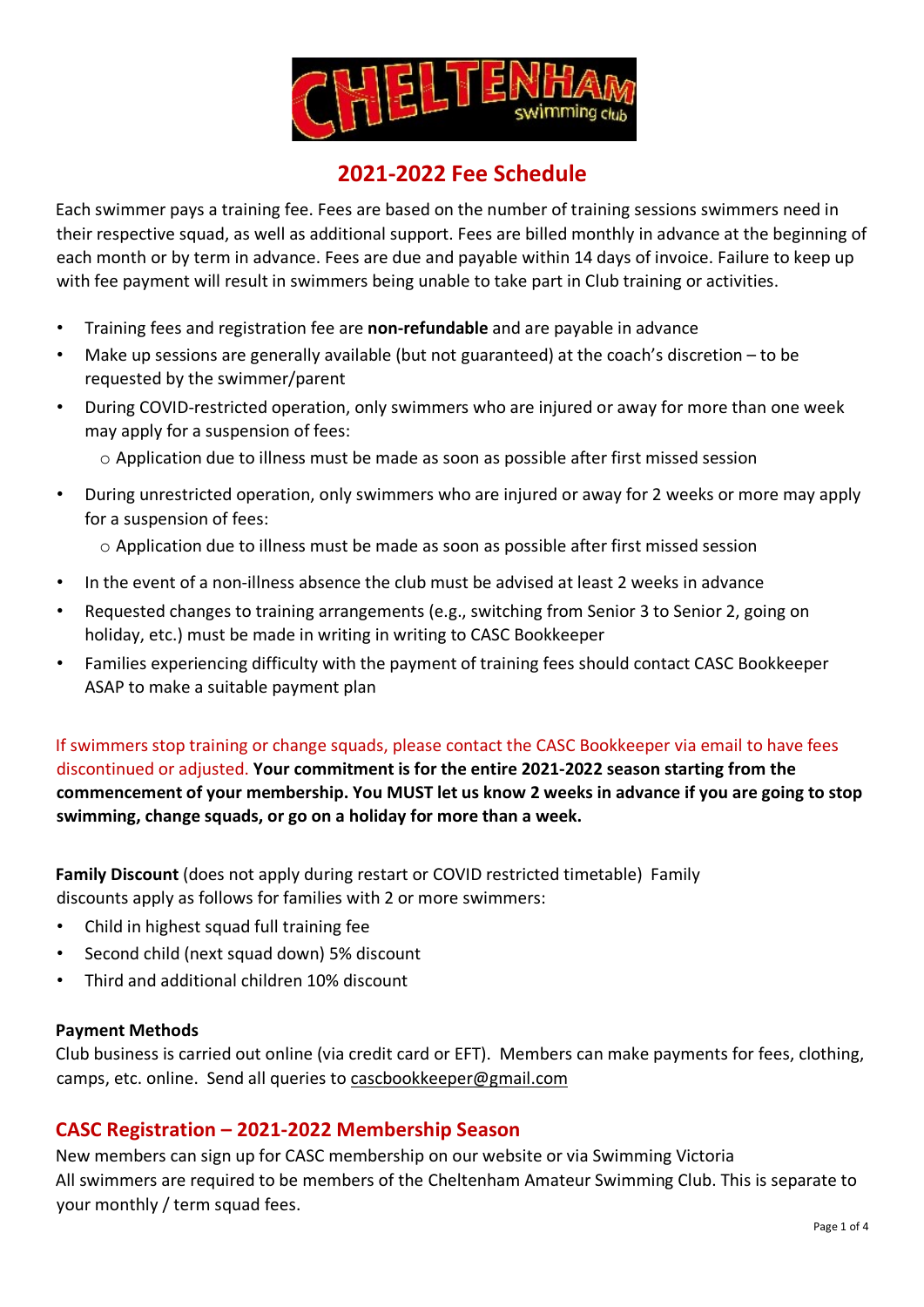#### Membership Categories

### **Swimmer - \$125 including GST (Non-Competitive Squads only)**

All squad members are required to be members. This membership allows you to compete in CASC competitions as well as encouragement meets.

*Note that Competitive Squad swimmers and swimmers who wish to participate in official Swimming Victoria meets will pay this fee via Swimming Victoria when they renew membership by 1 July.* **Adult Squad Swimmer** - \$40 including GST

# **Squad Fees**

**If you reserve a training session during any term in which we are under the Government restrictions due to Covid-19 or other conditions that limit lane availability, you MUST let us know 24 hours in advance if you are going to miss a session or you will be charged for it.** The only acceptable reasons for missing a session without giving 24 hours' notice and not receiving a charge are: having a cold or other sickness, being in contact with someone with COVID-19 and following up with a test, or a legitimate concern over a significant public spike in cases. All other reasons for cancellation without 24 hours' notice will incur a full charge for the session.

| <b>Squad Name</b>               | # Sessions<br>per week | Fees (incl. GST) 2021-2022<br>(as at Feb 2022) |                                                     |                     |                    |
|---------------------------------|------------------------|------------------------------------------------|-----------------------------------------------------|---------------------|--------------------|
|                                 |                        | Term 3<br>(Restricted)                         | Term 4-11 weeks<br>(Pro-rated once<br>unrestricted) | Term 1-<br>10 weeks | Term 2-<br>9 weeks |
| Intro, Development, Youth & SWD | $\mathbf{1}$           | \$20/week                                      | \$240                                               | \$220               | \$200              |
| Intro, Development & Youth      | $\overline{2}$         | \$36/week                                      | \$390                                               | \$350               | \$320              |
| Intro, Development & Youth      | 3                      | \$45/week                                      | \$485                                               | \$440               | \$395              |
| <b>Senior Squad</b>             | $\mathbf{1}$           | \$20/week                                      | \$270                                               | \$245               | \$220              |
| <b>Senior Squad</b>             | $\overline{2}$         | \$36/week                                      | \$430                                               | \$390               | \$350              |
| <b>Senior Squad</b>             | 3                      | \$45/week                                      | \$535                                               | \$485               | \$435              |
| <b>Senior Squad</b>             | 4                      | \$60/week                                      | \$585                                               | \$530               | \$470              |
| <b>Sub-Junior Squad</b>         | $1+$<br>$3 - 4$        | \$195 per month                                |                                                     |                     |                    |
| <b>Junior Squad</b>             | $1+$<br>$4 - 5$        | \$210 per month                                |                                                     |                     |                    |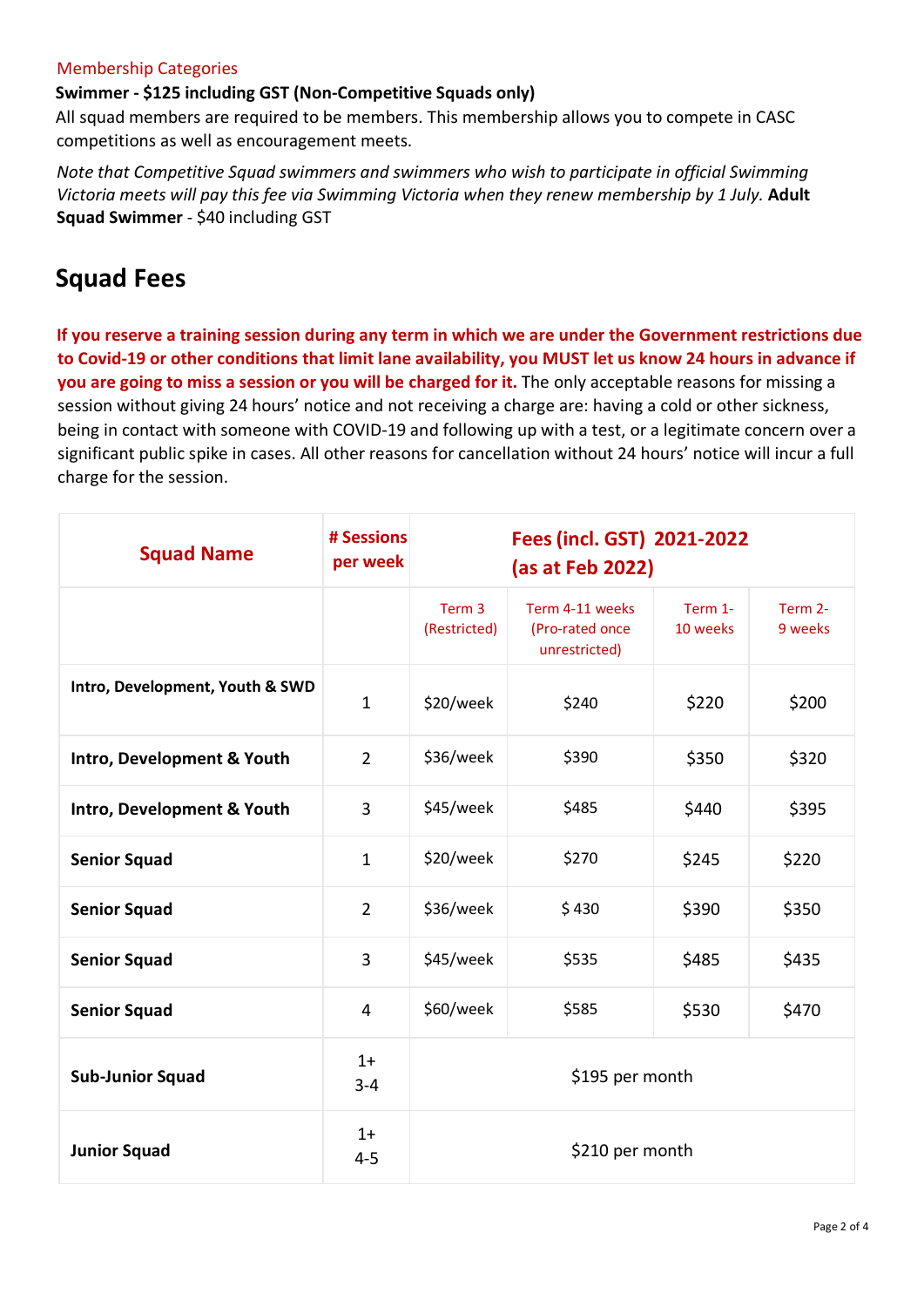| <b>State Squad</b>                | $2+$<br>$4 - 5$ | \$250 per month  |
|-----------------------------------|-----------------|------------------|
| <b>National Development Squad</b> | $3+$<br>$5-6$   | \$270 per month  |
| <b>Performance Squad</b>          | $3+$<br>$7+$    | \$290 per month  |
| <b>Adult Squad</b>                | $1 - 2$         | \$20 per session |

*Please note: Alternative week to week fees may be charged when under a Government restricted COVID timetable which the Committee reserves the right to apply in such circumstances. The alternative fees will as close as possible to the above squad fees.*

# **2021-2022 Dates of Importance**

All dates and timetables for 2021-2022 are subject to change depending on considerations due to the COVID-19 pandemic. Please understand that updates might occur with limited notice due to the frequently changing nature of the pandemic.

## **Term Squads (Intro, Development, SWD, Youth, Senior) and Sub-Junior Squad**

- Training will continue without interruption, though in adherence to the holiday schedule below, through Friday 8 April 2022
- Term 1: Monday, 31 January Friday, 8 April 2022
- Training Break for all Squads between Terms 1 and 2 2022
- Term 2: Tuesday 26 April Friday 24 June 2022

## **Competitive Squads (Junior, State, National Development, Performance)**

• Training will continue without interruption -though in adherence to the holiday schedule belowthrough to Saturday 25 June 2022, **unless** restricted by government, council, or other considerations especially due to COVID-19 pandemic. State Sprint and Metro carnival weekends there is no training.

### **Holidays (no training)**

- Christmas Day (no training Saturday-Sunday)
- New Year's Day (no training Friday-Sunday)
- Australia Day (no training Sunday-Tuesday)
- Labour Day (no training Saturday-Monday)
- Easter (no training Friday-Monday)
- ANZAC Day (no training Saturday-Monday)